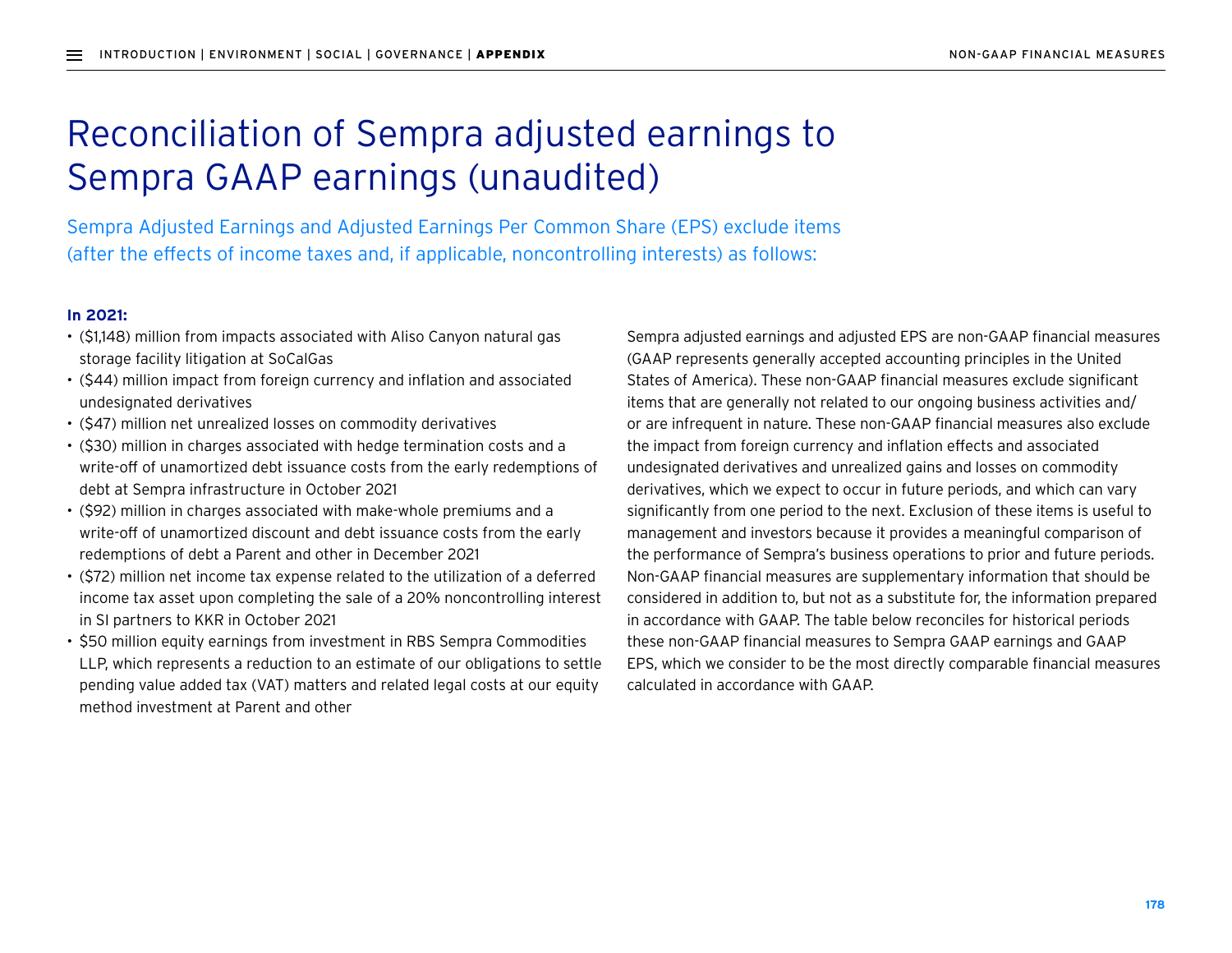### Reconciliation of Sempra Adjusted Earnings to Sempra GAAP Earnings (Unaudited)

|                                                                                       | <b>Pretax</b><br>amount | Income tax<br>(benefit) expense | Non-controlling<br><i>interests</i> | <b>Earnings</b> |
|---------------------------------------------------------------------------------------|-------------------------|---------------------------------|-------------------------------------|-----------------|
|                                                                                       |                         | Year ended December 31, 2021    |                                     |                 |
| (Dollars in millions, except per share amounts; shares in thousands)                  |                         | (unaudited)                     |                                     |                 |
| <b>Sempra GAAP Earnings</b>                                                           |                         |                                 |                                     | \$1,254         |
| <b>Excluded items:</b>                                                                |                         |                                 |                                     |                 |
| Impacts associated with Aliso Canyon litigation and regulatory matters                | \$1,593                 | $$$ (445)                       | $\zeta$                             | 1,148           |
| Impact from foreign currency and inflation and associated undesignated<br>derivatives | 44                      | 4                               | (4)                                 | 44              |
| Net unrealized losses on commodity derivatives                                        | 23                      | (18)                            | 42                                  | 47              |
| Costs associated with early redemptions of debt                                       | 180                     | (51)                            | (7)                                 | 122             |
| Net income tax expense related to the utilization of a deferred income tax asset      |                         | 72                              |                                     | 72              |
| Earnings from investment in RBS Sempra Commodities LLP                                | (50)                    |                                 |                                     | (50)            |
| <b>Sempra Adjusted Earnings</b>                                                       |                         |                                 |                                     | \$2,637         |
| Diluted EPS:                                                                          |                         |                                 |                                     |                 |
| Weighted average common shares outstanding, diluted                                   |                         |                                 |                                     | 313,036         |
| Sempra GAAP EPS                                                                       |                         |                                 |                                     | \$4.01          |
| Sempra Adjusted EPS                                                                   |                         |                                 |                                     | \$8.43          |

*<sup>1</sup> Except for adjustments that are solely income tax, income taxes on pretax amounts were primarily calculated based on applicable statutory tax rates. We did not record an income tax expense for the equity earnings from our investment in RBS Sempra Commodities LLP because, even though a portion of the liabilities may be deductible under United Kingdom tax law, it is not probable that the deduction will reduce United Kingdom taxes.*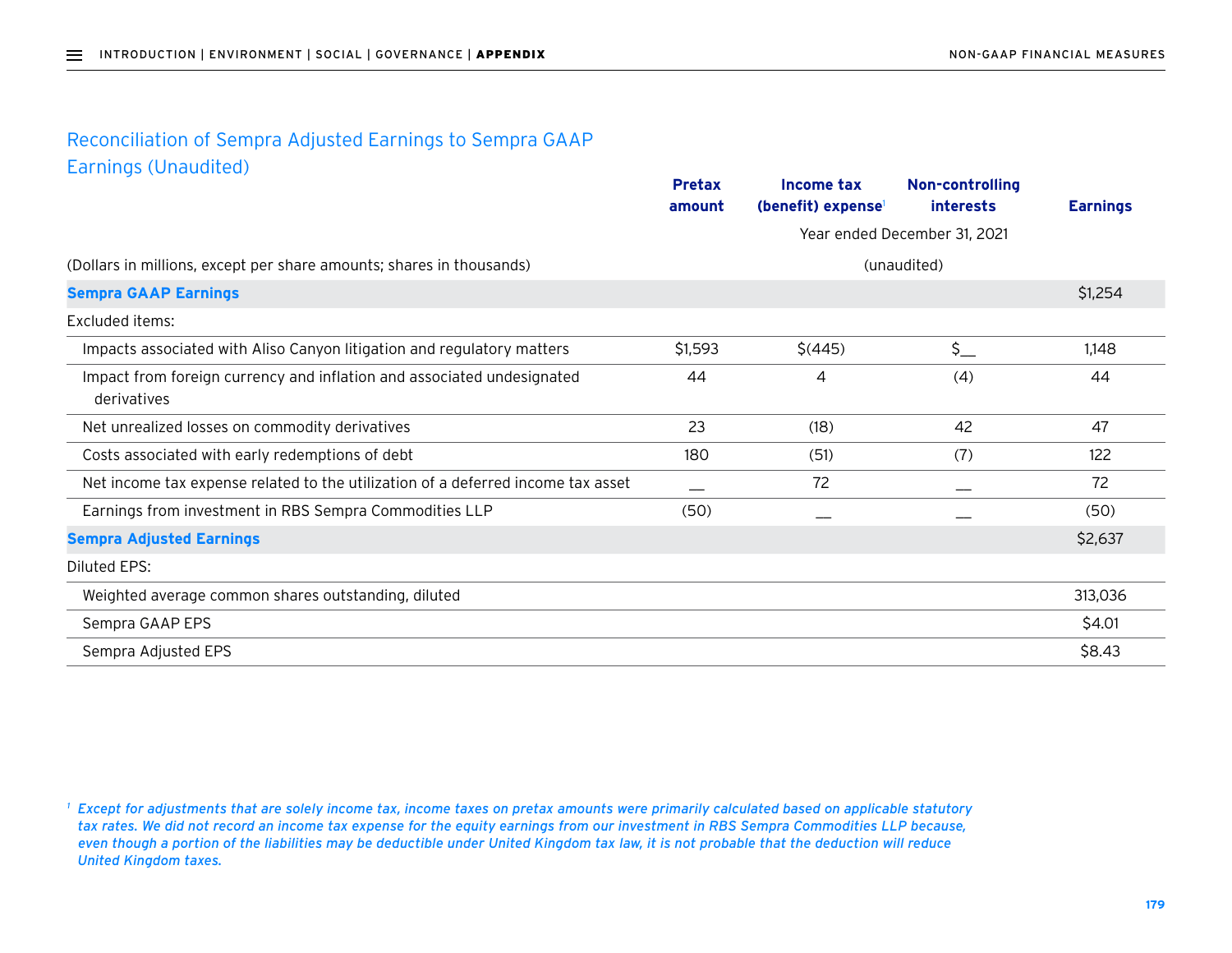# Reconciliation of Sempra 2021 Adjusted EPS Guidance Range to Sempra 2021 GAAP EPS Guidance Range (Unaudited)

Sempra 2021 Adjusted EPS Guidance Range of \$7.75 to \$8.35 excludes items (after the effects of income taxes and, if applicable, noncontrolling interests) as follows:

- \$(1,148) million from impacts associated with Aliso Canyon natural gas storage facility litigation at SoCalGas
- \$(44) million impact from foreign currency and inflation and associated undesignated derivatives
- \$(47) million net unrealized losses on commodity derivatives
- \$(30) million in charges associated with hedge termination costs and a write-off of unamortized debt issuance costs from the early redemptions of debt at Sempra Infrastructure in October 2021
- \$(92) million in charges associated with make-whole premiums and a write-off of unamortized discount and debt issuance costs from the early redemptions of debt at Parent and other in December 2021
- \$(72) million net income tax expense related to the utilization of a deferred income tax asset upon completing the sale of a 20% noncontrolling interest in SI Partners to KKR in October 2021
- \$50 million equity earnings from investment in RBS Sempra Commodities LLP, which represents a reduction to an estimate of our obligations to settle pending VAT matters and related legal costs at our equity method investment at Parent and other

Sempra 2021 Adjusted EPS Guidance is a non-GAAP financial measure. This non-GAAP financial measure excludes significant items that are generally not related to our ongoing business activities and/or infrequent in nature. This non-GAAP financial measure also excludes the impact from foreign currency and inflation effects and associated undesignated derivatives and unrealized gains and losses on commodity derivatives, which we expect to occur in future periods, and which can vary significantly from one period to the next. Exclusion of these items is useful to management and investors because it provides a meaningful comparison of the performance of Sempra's business operations to prior and future periods. Sempra 2021 Adjusted EPS Guidance Range should not be considered an alternative to Sempra 2021 GAAP EPS Guidance Range. Non-GAAP financial measures are supplementary information that should be considered in addition to, but not as a substitute for, the information prepared in accordance with GAAP. The table below reconciles Sempra 2021 Adjusted EPS Guidance Range to Sempra 2021 GAAP EPS Guidance Range, which we consider to be the most directly comparable financial measure calculated in accordance with GAAP.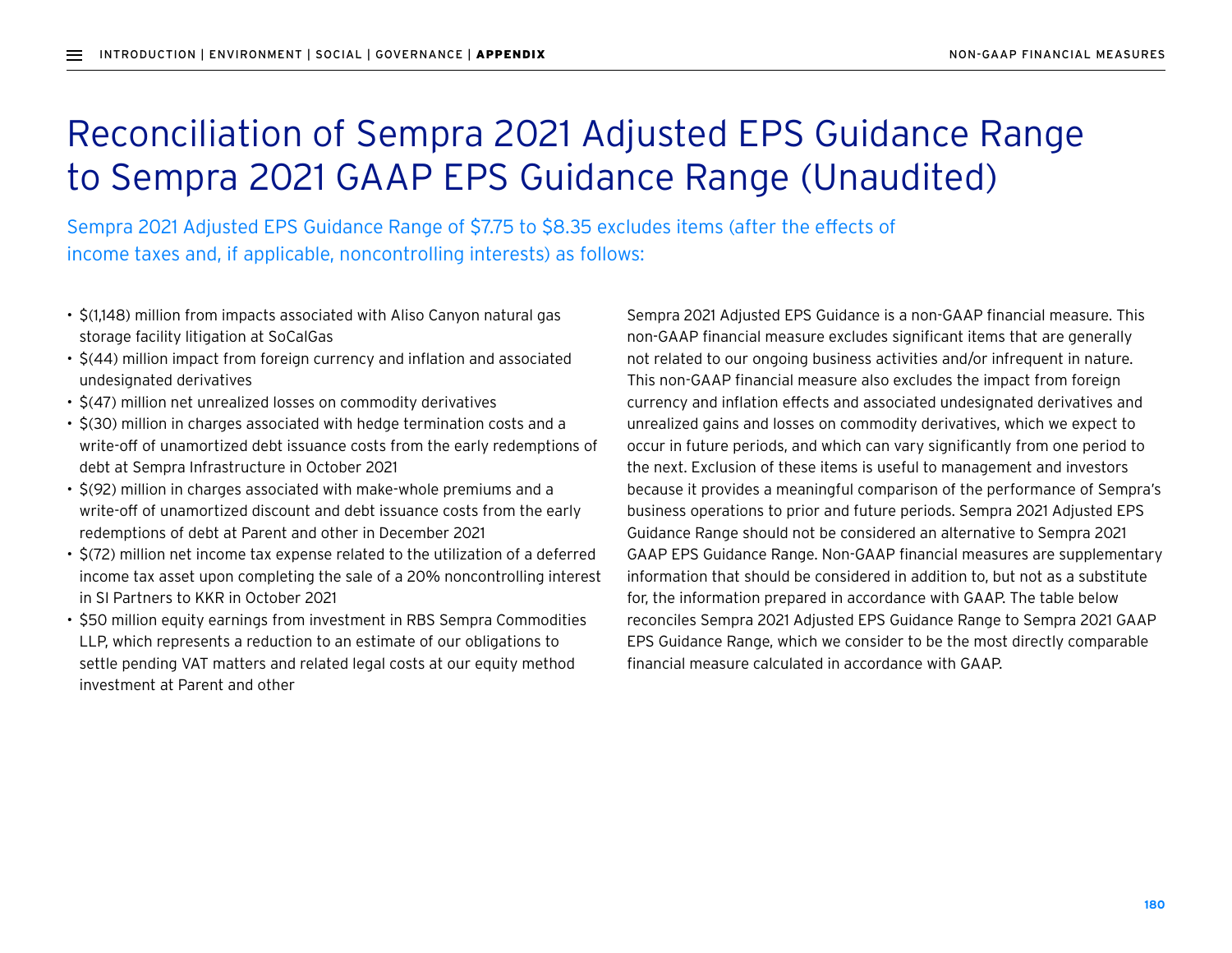#### Reconciliation of Adjusted EPS Guidance Range to GAAP EPS Guidance Range

|                                                                                    |        | Full-Year 2021 |        |  |
|------------------------------------------------------------------------------------|--------|----------------|--------|--|
| Sempra GAAP EPS Guidance Range <sup>1</sup>                                        | \$3.36 | to             | \$3.96 |  |
| Excluded items:                                                                    |        |                |        |  |
| Impacts associated with Aliso Canyon litigation                                    | 3.64   |                | 3.64   |  |
| Impact from foreign currency and inflation and associated undesignated derivatives | 0.14   |                | 0.14   |  |
| Net unrealized losses on commodity derivatives                                     | 0.15   |                | 0.15   |  |
| Costs associated with early redemptions of debt                                    | 0.39   |                | 0.39   |  |
| Net income tax expense related to the utilization of a deferred income tax asset   | 0.23   |                | 0.23   |  |
| Earnings from investment in RBS Sempra Commodities LLP                             | (0.16) |                | (0.16) |  |
| <b>Sempra Adjusted EPS Guidance Range</b>                                          | \$7.75 | to             | \$8.35 |  |
| Weighted average common shares outstanding, diluted (millions) $^{2,3}$            |        |                | 315    |  |

*<sup>1</sup> Sempra's prior GAAP EPS Guidance Range for full-year 2021 has been updated to reflect the impacts associated with Aliso Canyon litigation, impact from foreign currency and inflation and associated undesignated derivatives and net unrealized losses on commodity derivatives for the year ended December 31, 2021.*

<sup>&</sup>lt;sup>2</sup> Weighted-average common shares outstanding reflects the conversion of the series A preferred stock that converted on January 15, 2021 and series B preferred stock *that converted on July 15, 2021.*

*<sup>3</sup> Includes the impact of the Infraestructura Energética Nova, S.A.B. de C.V. (IEnova) exchange offer.*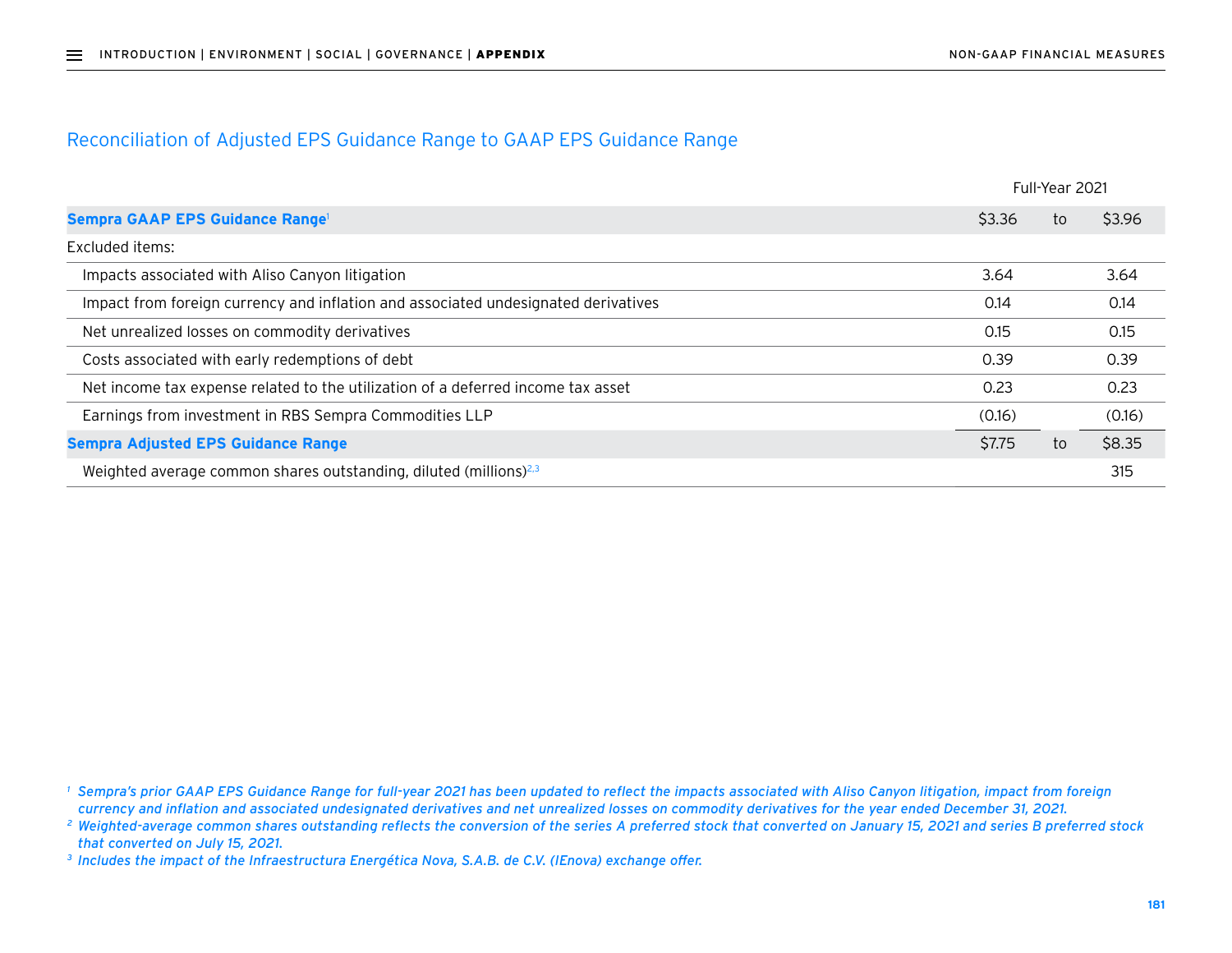## Reconciliation of Capital Deployed (Unaudited)

| (Dollars in millions)                                                                                   | 2021    |   |
|---------------------------------------------------------------------------------------------------------|---------|---|
| <b>Sempra</b>                                                                                           |         |   |
| Expenditures for property, plant and equipment                                                          | \$5,015 |   |
| Expenditures for investments and acquisitions                                                           | 633     |   |
| Total Capital Expenditures, Investments and Acquisitions (On Balance Sheet)                             | 5,648   |   |
| Excluded items:                                                                                         |         |   |
| Acquisition of additional 50-percent interest in ESJ                                                    | (65)    |   |
| Total Adjusted Capital Expenditures and Investments (On Balance Sheet)                                  | 5,583   |   |
| <b>Oncor Electric Delivery Company LLC</b>                                                              |         |   |
| Capital expenditures (100%)                                                                             | 2,497   |   |
| Total Capital Expenditures (Off Balance Sheet)                                                          | 2,497   |   |
| <b>Sharyland Utilities</b>                                                                              |         |   |
| Capital expenditures (100%)                                                                             | 6       |   |
| Total Capital Expenditures (Off Balance Sheet)                                                          | 6       |   |
| Sempra Texas - Proportionate Ownership Share of Unconsolidated Entities                                 |         |   |
| 80.25% of Oncor Electric Delivery Company LLC capital expenditures                                      | 2,004   |   |
| 50% of Sharyland Utilities capital expenditures                                                         | 3       |   |
| Less:                                                                                                   |         |   |
| Sempra Texas investments and acquisitions (On Balance Sheet)                                            | (566)   |   |
| Capital Expenditures, Investments and Acquisitions - Sempra Texas (Off Balance Sheet)                   | 1,441   |   |
| Capital Expenditures - Unconsolidated Joint Ventures at Sempra Infrastructure (Off Balance Sheet)       | 29      |   |
| Total Capital Expenditures, Investments and Acquisitions of Unconsolidated Entities (Off Balance Sheet) | 1,470   | в |
| <b>Total Capital Deployed A+B</b>                                                                       | \$7,053 |   |

*<sup>1</sup> Represents proportionate ownership share and is net of capital contributions from Sempra.*